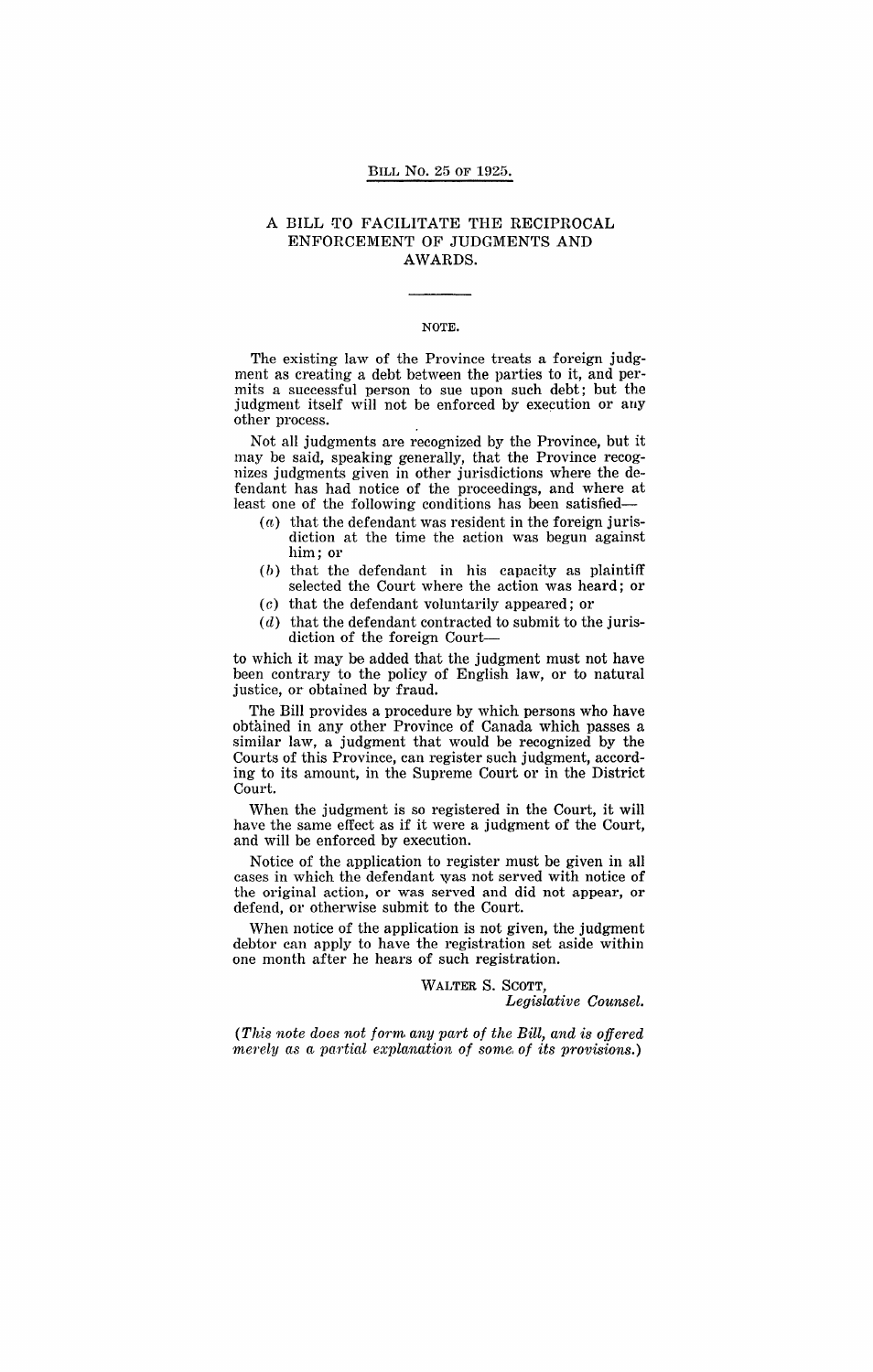# **BILL**

### No. 25 of 1925.

#### An Act to facilitate the Reciprocal Enforcement of Judgments and Awards.

### *(Assented to* , 1925.)

**H** IS MAJESTY, by and with the advice and consent of the Legislative Assembly of the Province of Alberta, enacts as follows:

#### SHORT TITLE.

**1.** This Act may be cited as *"The Reciprocal Enforcement of Judgments Act."* 

#### INTERPRETATION.

 $2,-(1)$  In this Act, unless the context otherwise requires-

- (a) "Judgment" means any judgment or order given or made by a court in any civil proceedings, whether before or after the passing of this Act, whereby any sum of money is made payable, and includes an award in proceedings on an arbitration if the award has, in pursuance of the law in force in the Province or territory where it was made, become enforceable in the same manner as a judgment given by a Court therein;
- (b) "Judgment creditor" means the person by whom the judgment was obtained, and includes the executors, administrators, successors and assigns of that person;
- $(c)$  "Judgment debtor" means the person against whom the judgment was given, and includes any person against whom the judgment is enforceable in the place where it was given;
- $(d)$  "Original court" in relation to any judgment means the court by which the judgment was given;
- (e) "Registering court" in relation to any judgment means the court in which the judgment is registered under this Act.

(2) Subject to rules of court, any of the powers conferred by this Act on any court may be exercised by a judge of the Court.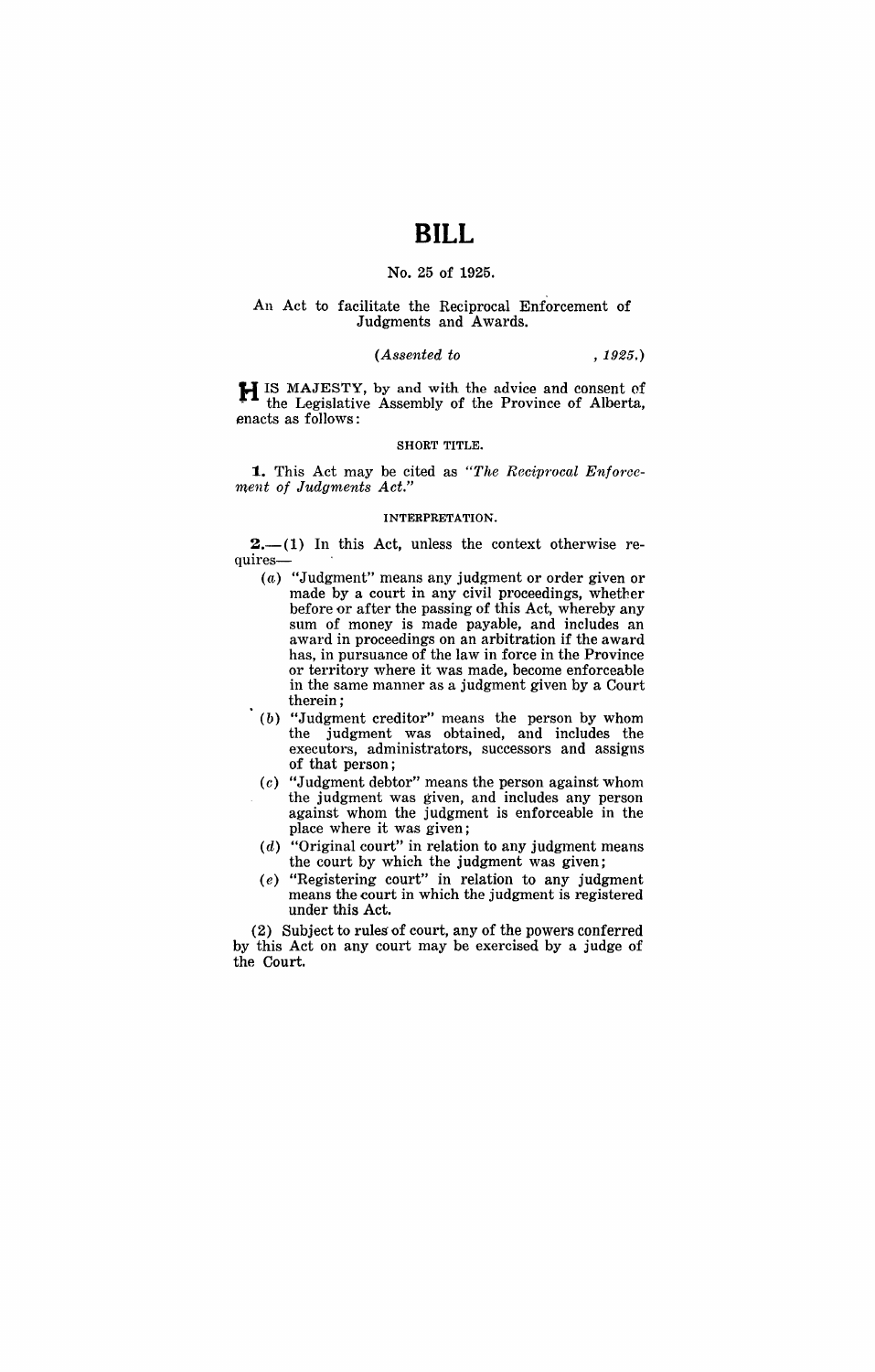#### ENFORCEMENT IN THIS PROVINCE OF JUDGMENTS OBTAINED IN OTHER PROVINCES OR TERRITORIES OF THE DOMINION OF CKNADA.

 $3-$ (1) Where a judgment of any superior, county or district court has been obtained outside this Province in any other Province or territory of the Dominion of Canada to which this Act applies, the judgment creditor may apply • to the Supreme or a District Court of this Province at any time within six years after the date of judgment to have the judgment registered in that court, and on any such application the court may, subject to the provisions of this Act, order the judgment to be registered accordingly.

(2) Where the sum payable under the judgment would have been within the jurisdiction of the District Court if action had been brought therefor in this Province, the application shall be made to a District Court; in other cases, to the Supreme Court.

(3) Such order may be made *ex parte* in all cases in which the judgment debtor was personally served with process in the original action, or in which, though not personally served, he appeared or defended or otherwise submitted to the jurisdiction of the original cpurt. In all other cases, reasonable notice of the application shall be given to the judgment debtor.

(4) The judgment may be registered by filing with the registrar (or other proper officer) of the registering court an exemplification or a certified copy of the judgment, together with the order for such registration, whereupon the same shall be entered as a judgment of the registering court.

**4.** No judgment shall be ordered to be registered under this Act if it is shown to the registering court that--

- *(a)*  the original court acted without jurisdiction; or
- (b) the judgment debtor, being a person who was neither carrying on business nor ordinarily resident within the jurisdiction of the original court, did not voluntarily appear or otherwise submit during the proceedings to the jurisdiction of that court; or
- (c) the judgment debtor, being the defendant in the proceedings, was not duly served with the process of the original court and, did not appear, notwithstanding that he was ordinarily resident or was carrying on business within the jurisdiction of that court or agreed to submit to the jurisdiction of that court; or
- *(d)*  the judgment was obtained by fraud; or
- (e) an appeal is pending, or the judgment debtor is entitled and intends to appeal, against the judgment; or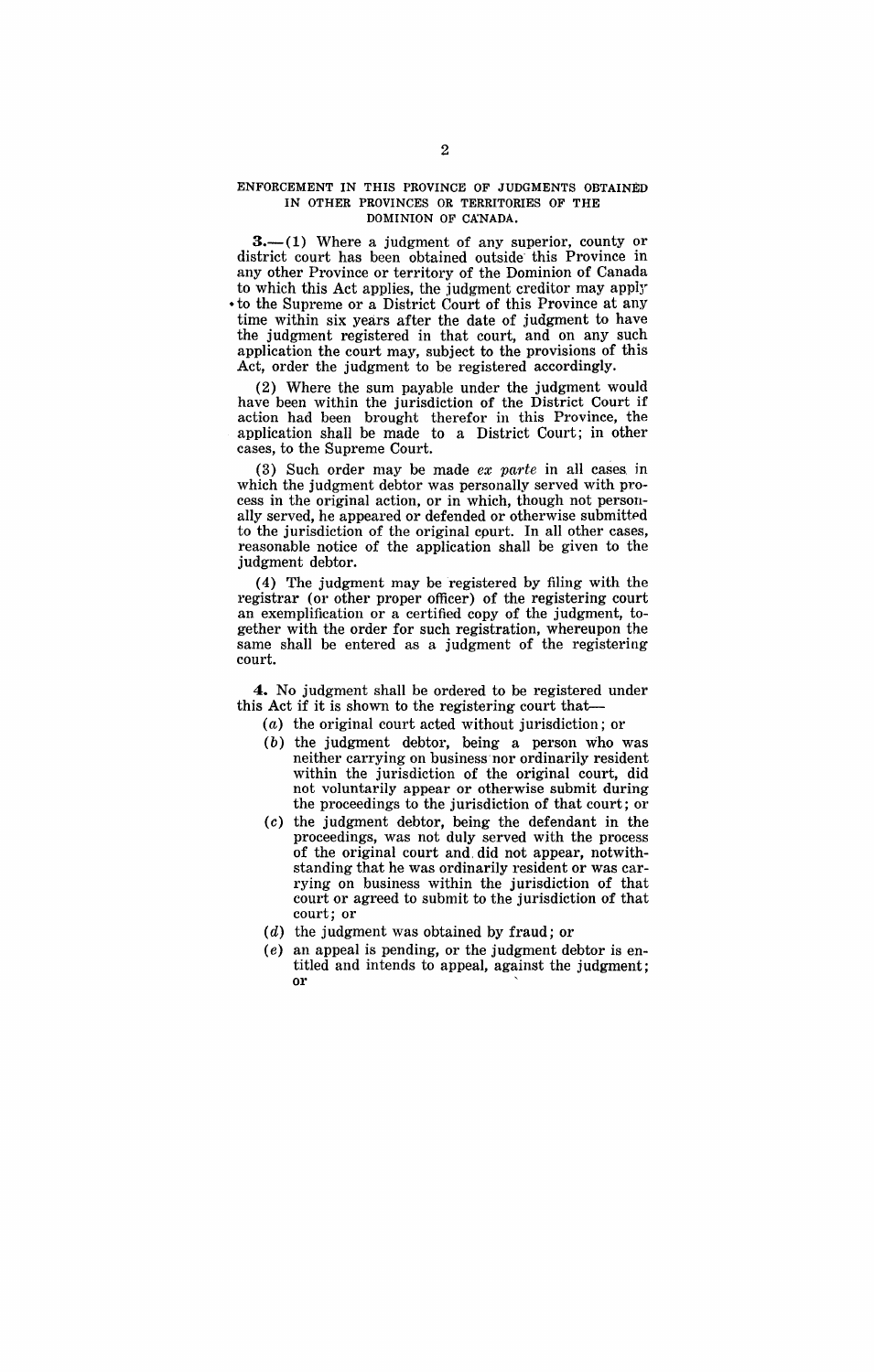- $(f)$  the judgment was in respect of a cause of action which for reasons of public policy or for some other similar reason would not have been entertained by the registering court; or
- $(g)$  the judgment debtor would have a good defence if an action were brought on the original judgment.

**5.** Where a judgment is registered under this Act-

- $(a)$  the judgment shall, as from the date of the registration be of the same force and effect. and subject to the provisions of this Act, proceedings may be taken thereon, as if it had been a judgment originally obtained or entered up in the registering court on the date of the registration;
- (b) the registering court shall have the same control and jurisdiction over the judgment as it has over judgments given by itself; .
- $(c)$  the reasonable costs of and incidental to the registration of the judgment (including the costs of obtaining an exemplification or certified copy there of from the original court, and of the application for registration) shall be recoverable in like manner as if they were sums payable under the judgment, such costs to be first taxed by the proper officer of the registering court, and his certificate thereof endorsed on the order for registration.

**6,** In all cases in which registration is made upon an *ex*  parte order, notice thereof shall be given to the judgment debtor within one month after such registration. Such notice shall be served in the manner provided by the practice of the registering court for service of writs of process, or of notice of proceedings. No sale under the judgment of any property of the judgment debtor shall be valid if made prior to the expiration of the period fixed by section 7 or such further period as the court may order.

**7.** In all cases in which registration is made upon an  $ex$  $parte$  order, the registering court may on the application of the judgment debtor set aside the registration upon such terms as the court may think fit. Such application shall be made within one month after the judgment debtor has notice of registration, and the applicant shall be entitled to have the registration set aside upon any of the grounds mentioned 111 section 4.

#### POWER TO MAKE RULES OF COURT.

S. Rules of court may be made for regulating the practice and procedure (including costs) in respect of proceedings of any kind under this Act.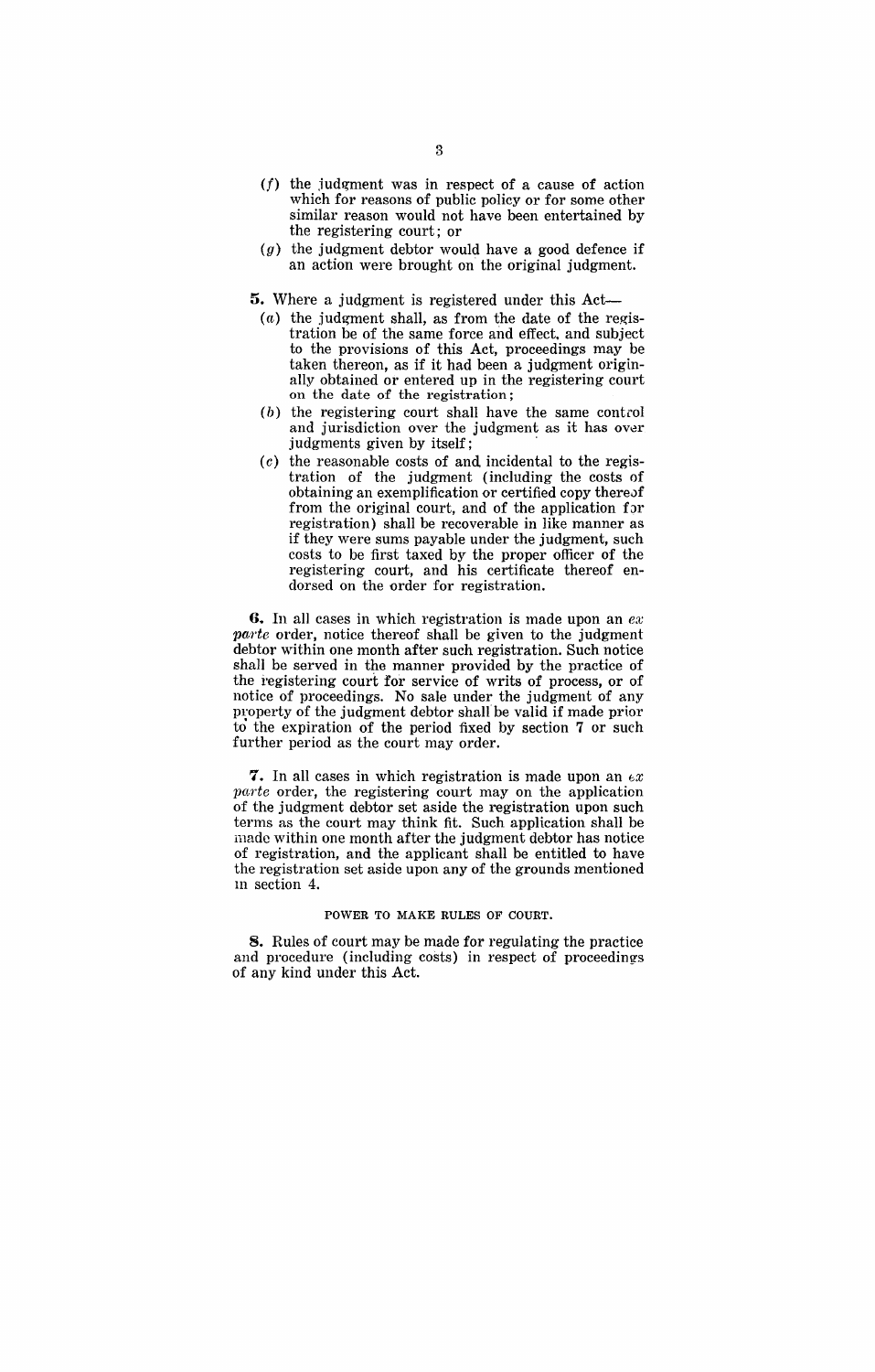#### APPLICATION OF THE ACT.

 $9 - (1)$ . Where the Lieutenant Governor is satisfied that reciprocal provision has been or will be made by any other province or territory of the Dominion of Canada for the enforcement within that province or territory of judgments obtained in the Supreme or any District Court of this Province, the Lieutenant Governor may, by order in council, direct that this Act shall apply to that province or territory, and thereupon this Act shall apply accordingly.

(2) An order in council under this section may be varied, or revoked by subsequent order.

**10.** Nothing herein contained shall deprive any judgment creditor of the right to bring an action for the recovery of the amount of his judgment instead of proceeding under this Act.

**11.** This Act shall be so interpreted and construed as to effect its general purpose of making uniform the law of those provinces which enact it.

12. This Act shall come into force on the ...........day of ..................... ~ ..... 1925.